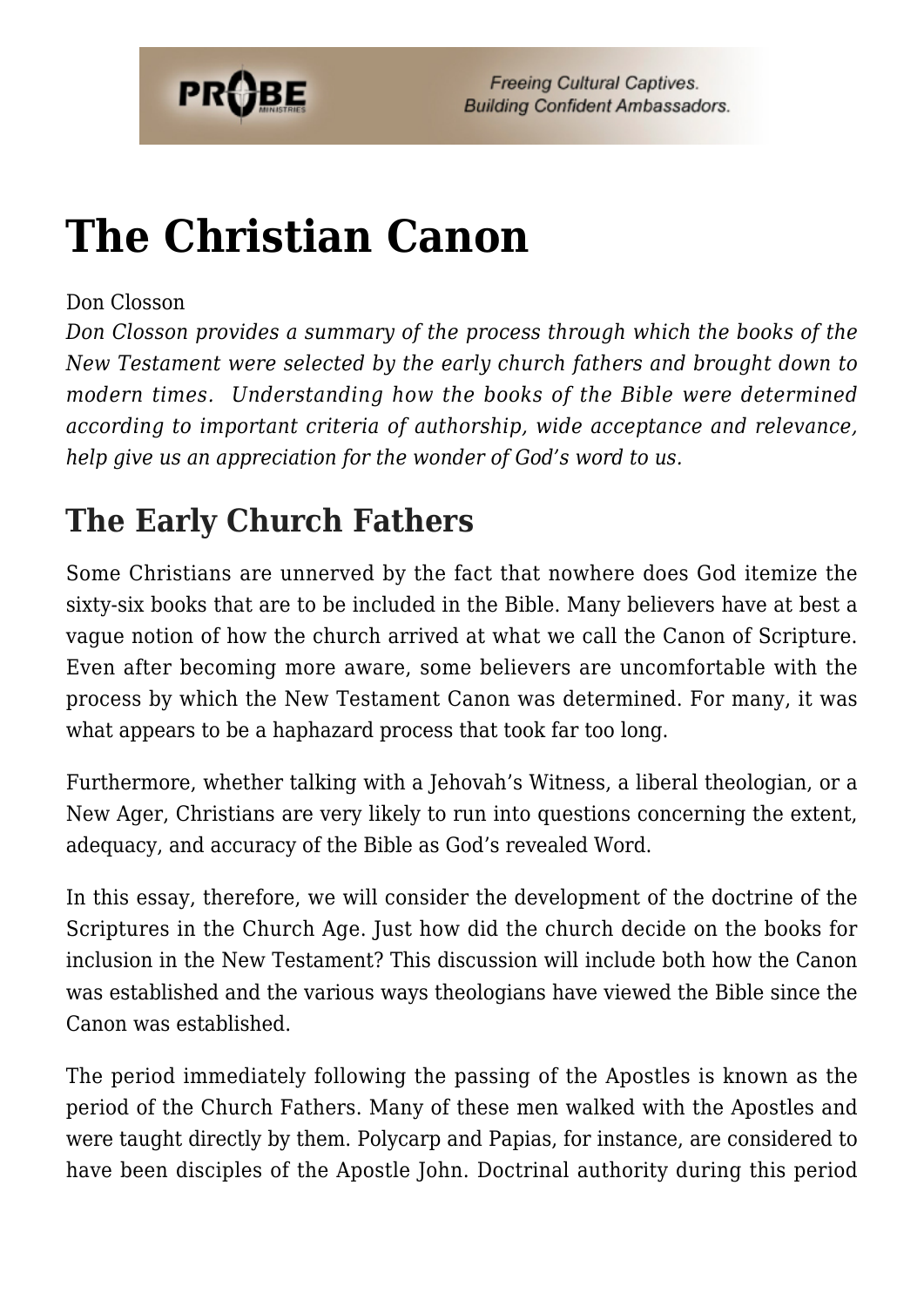

rested on two sources, the Old Testament (O.T.) and the notion of Apostolic succession, being able to trace a direct association to one of the Apostles and thus to Christ. Although the New Testament (N.T.) Canon was written, it was not yet seen as a separate body of books equivalent to the O.T. Six church leaders are commonly referred to: Barnabas, Hermas, Clement of Rome, Polycarp, Papias, and Ignatius (Berkhof, *The History of Christian Doctrines*, 37). Although these men lacked the technical sophistication of today's theologians, their correspondence confirmed the teachings of the Apostles and provides a doctrinal link to the N.T. Canon itself. Christianity was as yet a fairly small movement. These Church Fathers, often elders and bishops in the early Church, were consumed by the practical aspects of Christian life among the new converts. Therefore, when Jehovah's Witnesses argue that the early church did not have a technical theology of the Trinity, they are basically right. There had been neither time nor necessity to focus on the issue. On the other hand these men clearly believed that Jesus was God as was the Holy Spirit, but they had yet to clarify in writing the problems that might occur when attempting to explain this truth.

The early Church Fathers had no doubt about the authority of the O.T., often prefacing their quotes with "For thus saith God" and other notations. As a result they tended to be rather moralistic and even legalistic on some issues. Because the N.T. Canon was not yet settled, they respected and quoted from works that have generally passed out of the Christian tradition. The books of Hermas, Barnabas, Didache, and 1 and 2 Clement were all regarded highly (Hannah, *Lecture Notes for the History of Doctrine*, 2.2). As Berkhof writes concerning these early Church leaders, "For them Christianity was not in the first place a knowledge to be acquired, but the principle of a new obedience to God" (Berkhof, *History of the Christian Church*, 39).

Although these early Church Fathers may seem rather ill-prepared to hand down all the subtle implications of the Christian faith to the coming generations, they form a doctrinal link to the Apostles (and thus to our Lord Jesus Christ), as well as a witness to the growing commitment to the Canon of Scripture that would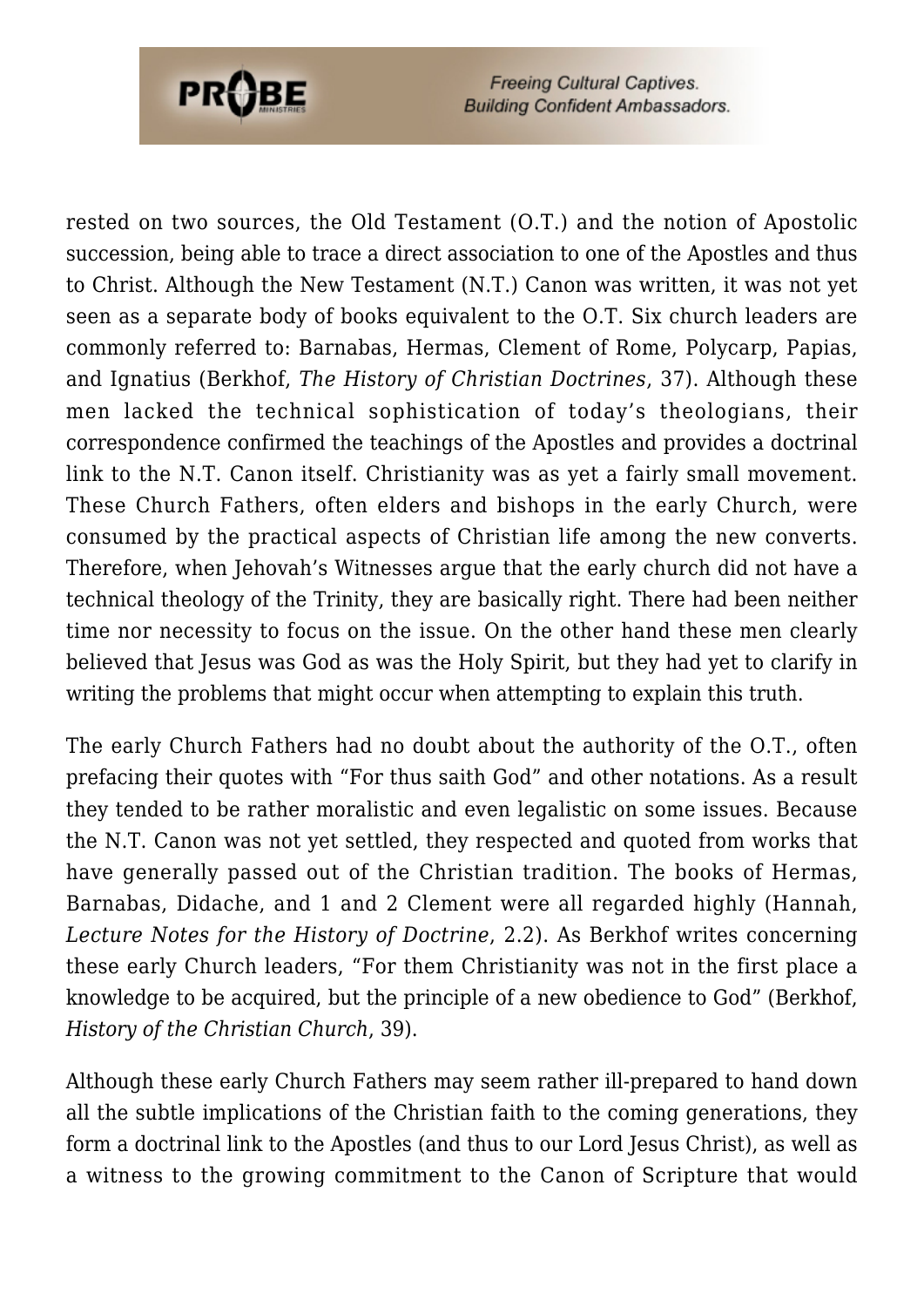

become the N.T. As Clement of Rome said in first century, "Look carefully into the Scriptures, which are the true utterances of the Holy Spirit" (Geisler, *Decide For Yourself*, 11).

## **The Apologists**

After the early Church Fathers comes the era of the Apologists and Theologians, roughly including the second, third, and fourth centuries. It is during this period that the Church takes the initial steps toward establishing a "rule of faith" or Canon.

During this period both internal and external forces caused the church to begin to systematize both its doctrines and its view of revelation. Much of the systemization came about as a defense against the heresies that challenged the faith of the Apostles. Ebionitism humanized Jesus and rejected the writings of Paul, resulting in a more Jewish than Christian faith. Gnosticism attempted to blend oriental theosophy, Hellenistic philosophy, and Christianity into a new religion that saw the physical creation as evil and Christ as a celestial being with secret knowledge to teach us. It often portrayed the God of the O.T. as inferior to the God of the N.T. Marcion and his movement also separated the God of the Old and New Testaments, accepting Paul and Luke as the only writers who really understood the Gospel of Christ (Berkhof, *History of Christian Doctrine*, 54). Montanus, responding to the gnostics, ended up claiming that he and two others were new prophets offering the highest and most accurate revelation from God. Although they were basically orthodox, they exalted martyrdom and a legalistic asceticism that led to their rejection by the Church.

Although the term *canon* was not used in reference to the N.T. texts until the fourth century by Athanasius, there were earlier attempts to list the acceptable books. The Muratorian Canon listed all the books of the Bible except for 1 John, 1 and 2 Peter, Hebrews, and James around A.D. 180 (Hannah, Notes, 2.5). Irenaeus,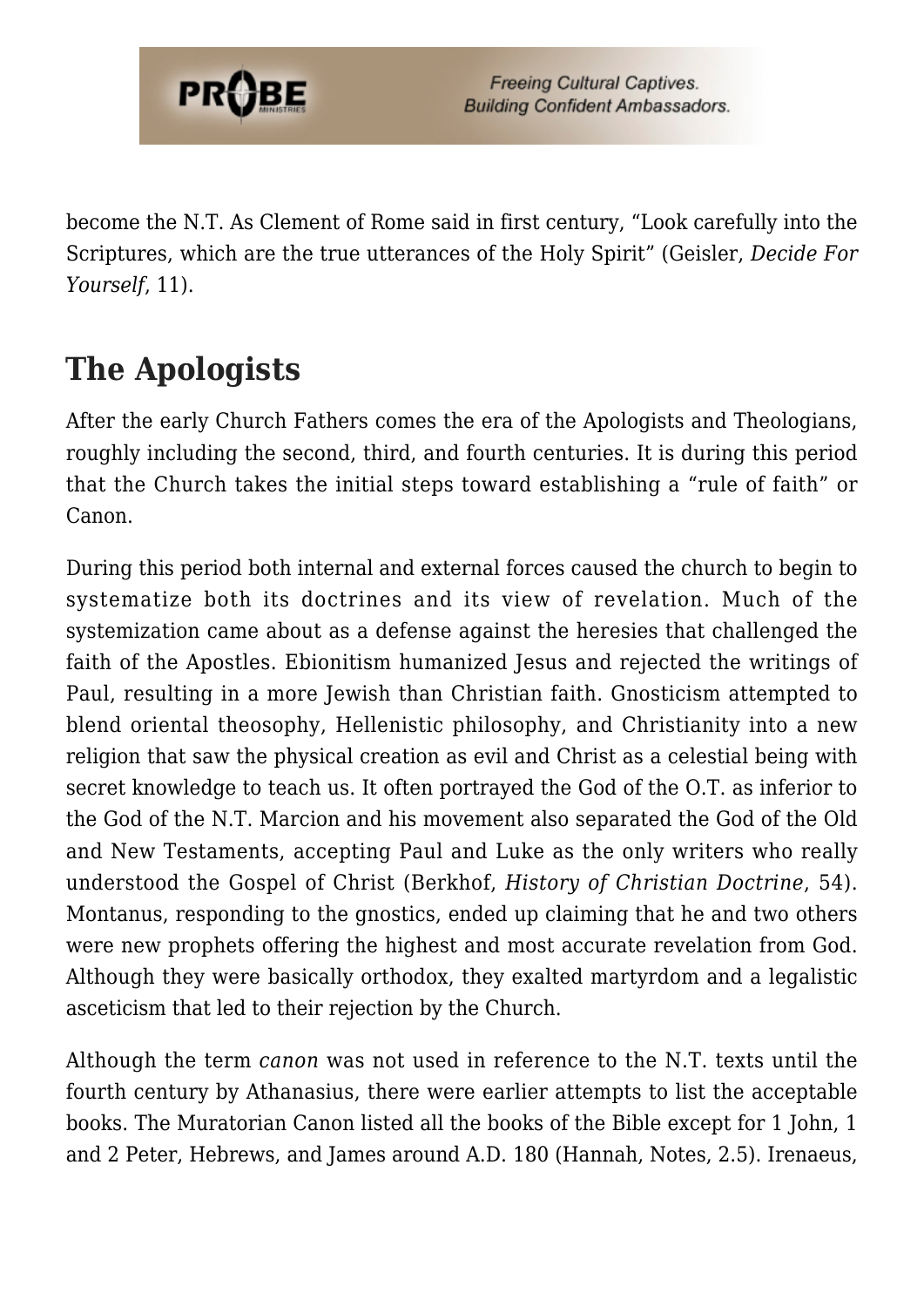

as bishop of Lyon, mentions all of the books except Jude, 2 Peter, James, Philemon, 2 and 3 John, and Revelation. The Syriac Version of the Canon, from the third century, leaves out Revelation.

It should be noted that although these early Church leaders differed on which books should be included in the Canon, they were quite sure that the books were inspired by God. Irenaeus, in his work Against Heresies, argues that, "The Scriptures are indeed perfect, since they were spoken by the Word of God [Christ] and His Spirit" (Geisler, *Decide For Yourself*, 12). By the fourth century many books previously held in high regard began to disappear from use and the apocryphal writings were seen as less than inspired.

It was during the fourth century that concentrated attempts were made both in the East and the West to establish the authoritative collection of the Canon. In 365, Athanasius of Alexandria listed the complete twenty-seven books of the New Testament which he regarded as the "only source of salvation and of the authentic teaching of the religion of the Gospel" (Hannah, *Notes*, 2.6). While Athanasius stands out in the Eastern Church, Jerome is his counterpart in the West. Jerome wrote a letter to Paulinus, bishop of Nola in 394 listing just 39 O.T. books and our current 27 N.T. ones. It was in 382 that Bishop Damasus had Jerome work on a Latin text to standardize the Scripture. The resulting Vulgate was used throughout the Christian world. The Synods of Carthage in 397 and 418 both confirmed our current twenty-seven books of the NT.

The criteria used for determining the canonicity of the books included the internal witness of the Holy Spirit in general, and specifically Apostolic origin or sanction, usage by the Church, intrinsic content, spiritual and moral effect, and the attitude of the early church.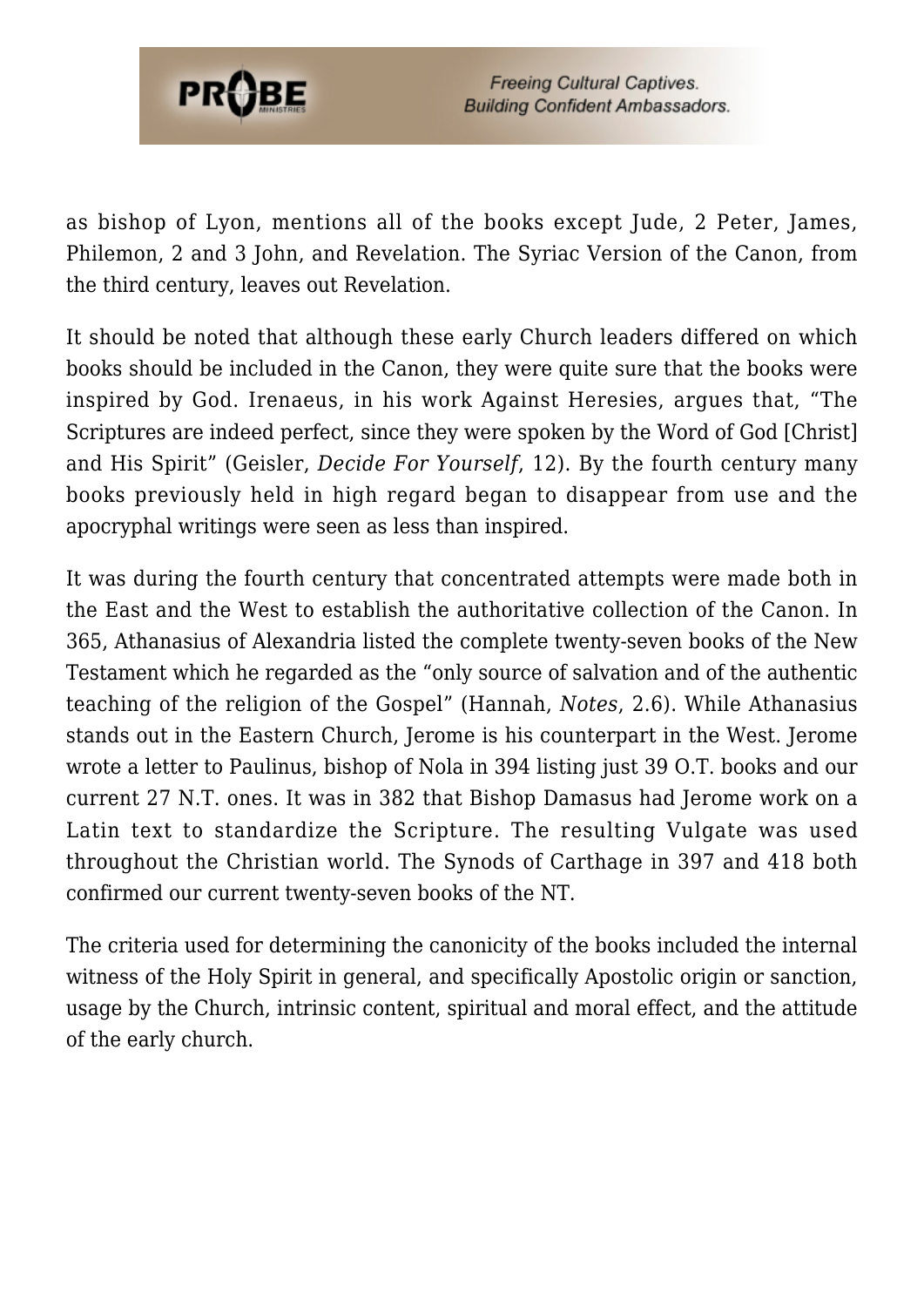

## **The Medieval and Reformation Church**

In the fourth century Augustine voiced his belief in the verbal, plenary inspiration of the N.T. text, as did Justin Martyr in the second. This meant that every part of the Scriptures, down to the individual word, was chosen by God to be written by the human writers. But still, the issue of what should be included in the Canon was not entirely settled. Augustine included the Book of Wisdom as part of the Canon and held that the Septuagint or Greek text of the O.T. was inspired, not the Hebrew original. The Church Fathers were sure that the Scriptures were inspired, but they were still not in agreement as to which texts should be included.

As late as the seventh and eighth centuries there were church leaders who added to or subtracted from the list of texts. Gregory the Great added Tobias and Wisdom and mentioned 15 Pauline epistles, not 14. John of Damascus, the first Christian theologian who attempted a complete systematic theology, rejected the O.T. apocrypha, but added the Apostolic Constitution and 1 and 2 Clement to the N.T. One historian notes that "things were no further advanced at the end of the fourteenth century than they had been at the end of the fourth" (Hannah, *Notes*, 3.3). This same historian notes that although we would be horrified at such a state today, the Catholicism of the day rested far more on ecclesiastical authority and tradition than on an authoritative Canon. Thus Roman Catholicism did not find the issue to be a critical one.

The issue of canonical authority finally is addressed within the bigger battle between Roman Catholicism and the Protestant Reformation. In 1545 the Council of Trent was called as a response to the Protestant heresy by the Catholic Church. As usual, the Catholic position rested upon the authority of the Church hierarchy itself. It proposed that all the books found in Jerome's Vulgate were of equal canonical value (even though Jerome himself separated the Apocrypha from the rest) and that the Vulgate would become the official text of the Church. The council then established the Scriptures as equivalent to the authority of tradition.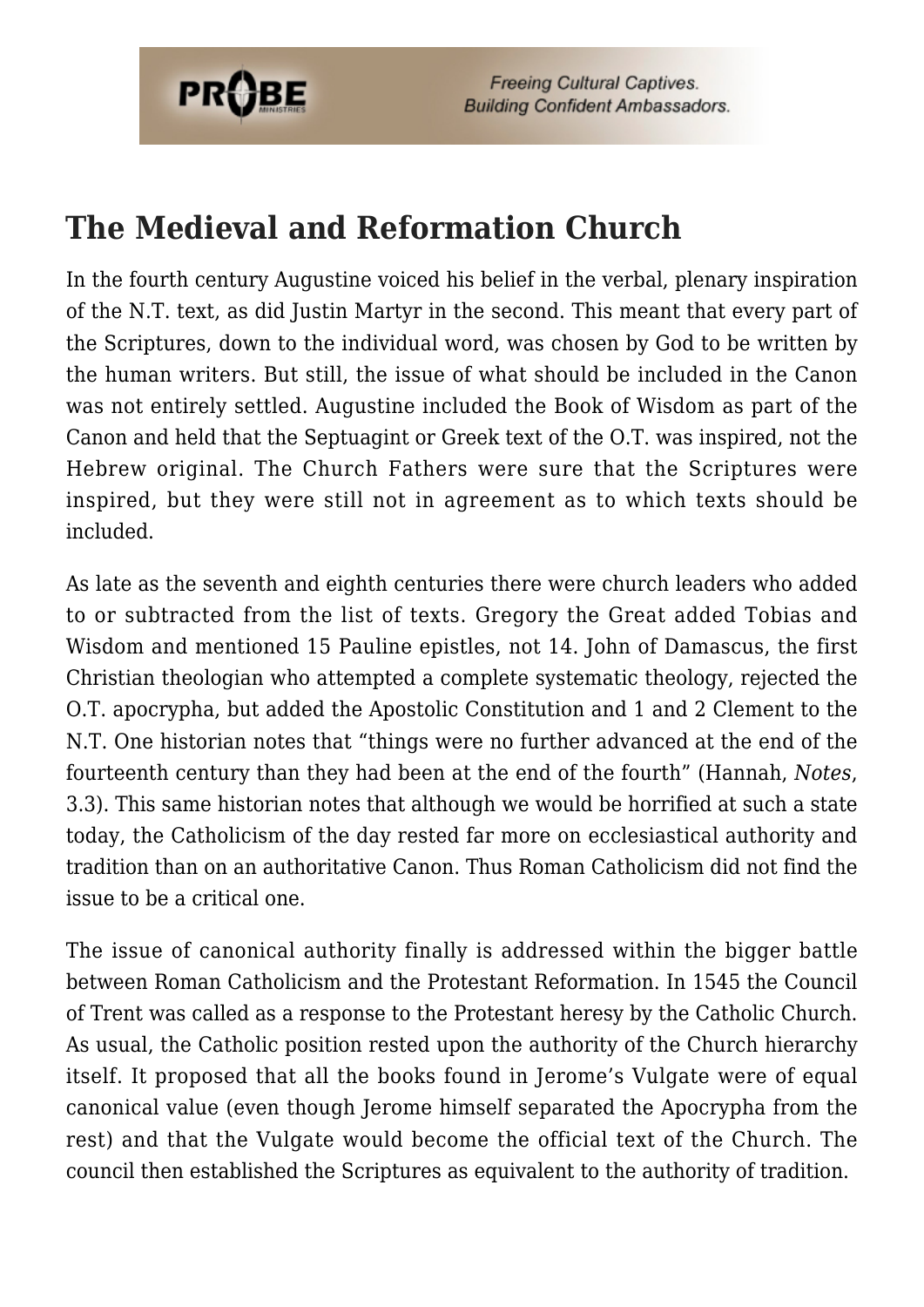

The reformers were also forced to face the Canon issue. Instead of the authority of the Church, Luther and the reformers focused on the internal witness of the Holy Spirit. Luther was troubled by four books, Jude, James, Hebrews, and Revelation, and though he placed them in a secondary position relative to the rest, he did not exclude them. John Calvin also argued for the witness of the Spirit (Hannah, *Notes*, 3.7). In other words, it is God Himself, via the Holy Spirit who assures the transmission of the text down through the ages, not the human efforts of the Catholic Church or any other group. Calvin rests the authority of the Scripture on the witness of the Spirit and the conscience of the godly. He wrote in his Institutes,

*Let it therefore be held as fixed, that those who are inwardly taught by the Holy Spirit acquiesce implicitly in Scripture; that Scripture, carrying its own evidence along with it, deigns not to submit to proofs and arguments, but owes the full conviction with which we ought to receive it to the testimony of the Spirit. Enlightened by him, we no longer believe, either on our own judgment or that of others, that the Scriptures are from God; but, in a way superior to human judgment, feel perfectly assured as much so as if we beheld the divine image visibly impressed on it that it came to us, by the instrumentality of men, from the very mouth of God.*

He goes on the say, "We ask not for proofs or probabilities on which to rest our judgment, but we subject our intellect and judgment to it as too transcendent for us to estimate."

#### **Modern Views**

Although the early church, up until the Reformation, was not yet united as to which books belonged in the Canon, they were certain that the books were inspired by God and contained the Gospel message that He desired to communicate to a fallen world. After the Reformation, the books of the Canon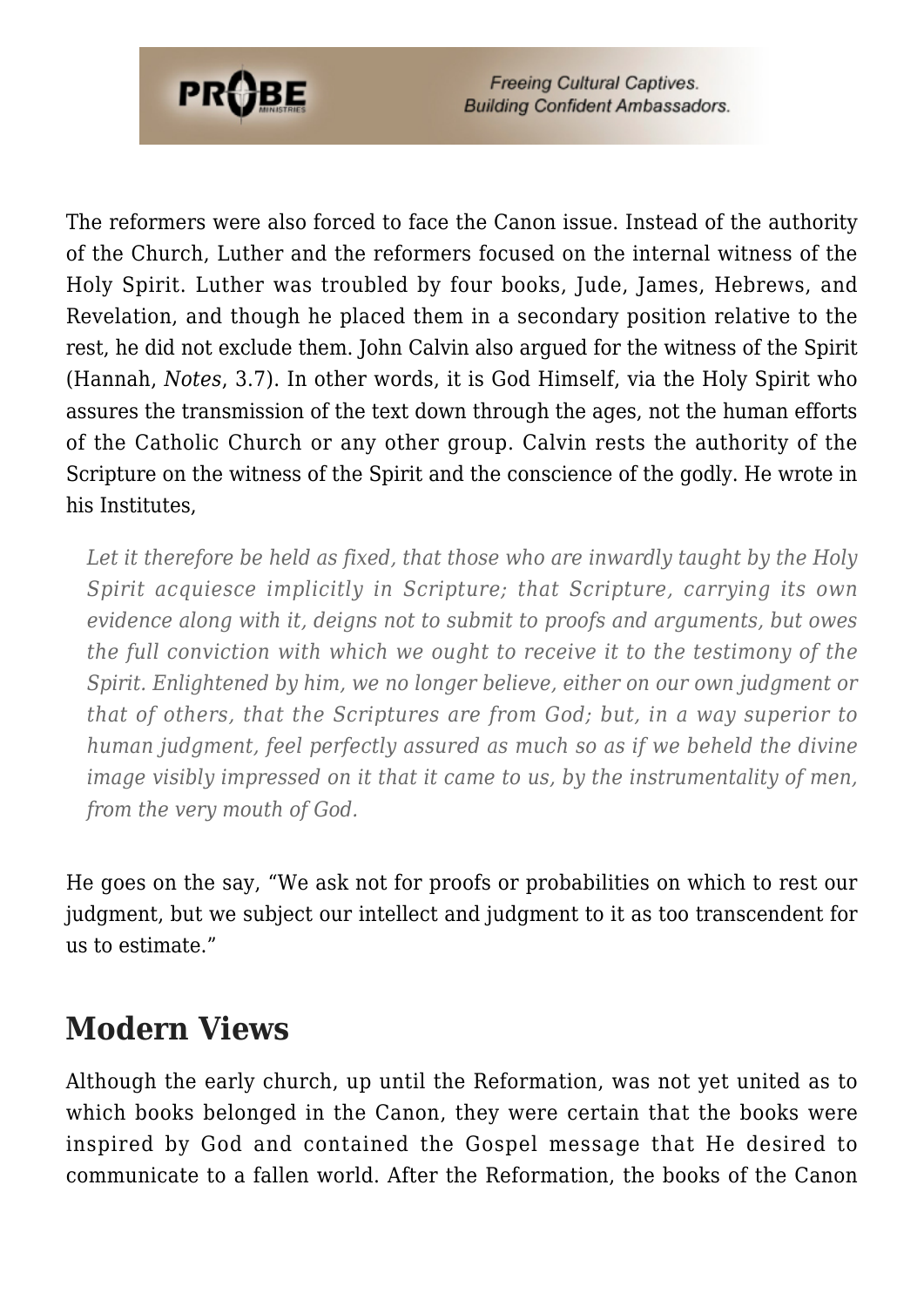

were widely agreed upon, but now the question was, Were they inspired? Were they God breathed as Paul declared in 2 Timothy 3:16?

What led to this new controversy? A great change began to occur in the way that learned men and women thought about the nature of the universe, God, and man's relationship to both. Thinking in the post-Reformation world began to shift from a Christian theistic worldview to a pantheistic or naturalistic one. As men like Galileo and Francis Bacon began to lay the foundation for modern science, their successes led others to apply their empirical methodology to answering philosophical and theological questions.

Rene Descartes (1596-1650), although a believer, began his search for knowledge from a position of doubt, assuming only that he exists because he is able to ask the question. Although he ends up affirming God, he is able to do this only by assuming God's existence, not via rational discovery (Hannah, *Notes*, 4.2). Others that followed built upon his system and came to different conclusions. Spinoza (1633-77) arrived at pantheism, a belief that all is god, and Liebnitz (1646-1716) concluded that it is impossible to acquire religious knowledge from a study of history.

Thomas Hobbes (1588-1679) took another step away from the notion of revealed truth. He attempted to build a philosophy using only reason and sense perception; he rejected the idea that God might have imprinted the human mind with knowledge of Himself. Another big step was taken by Immanuel Kant (1724-1804). Attempting to protect Christian thinking from the attacks of science and reason, he separated knowledge of God or spirit and knowledge of the phenomenal world. The first was unknowable, the second was knowable. Christianity was reduced to a set of morals, the source of which was unknowable by humanity.

The 1800s brought with it the fruit of Kant's separation of truth from theology. German theologians built upon Kant's foundation resulting in man becoming the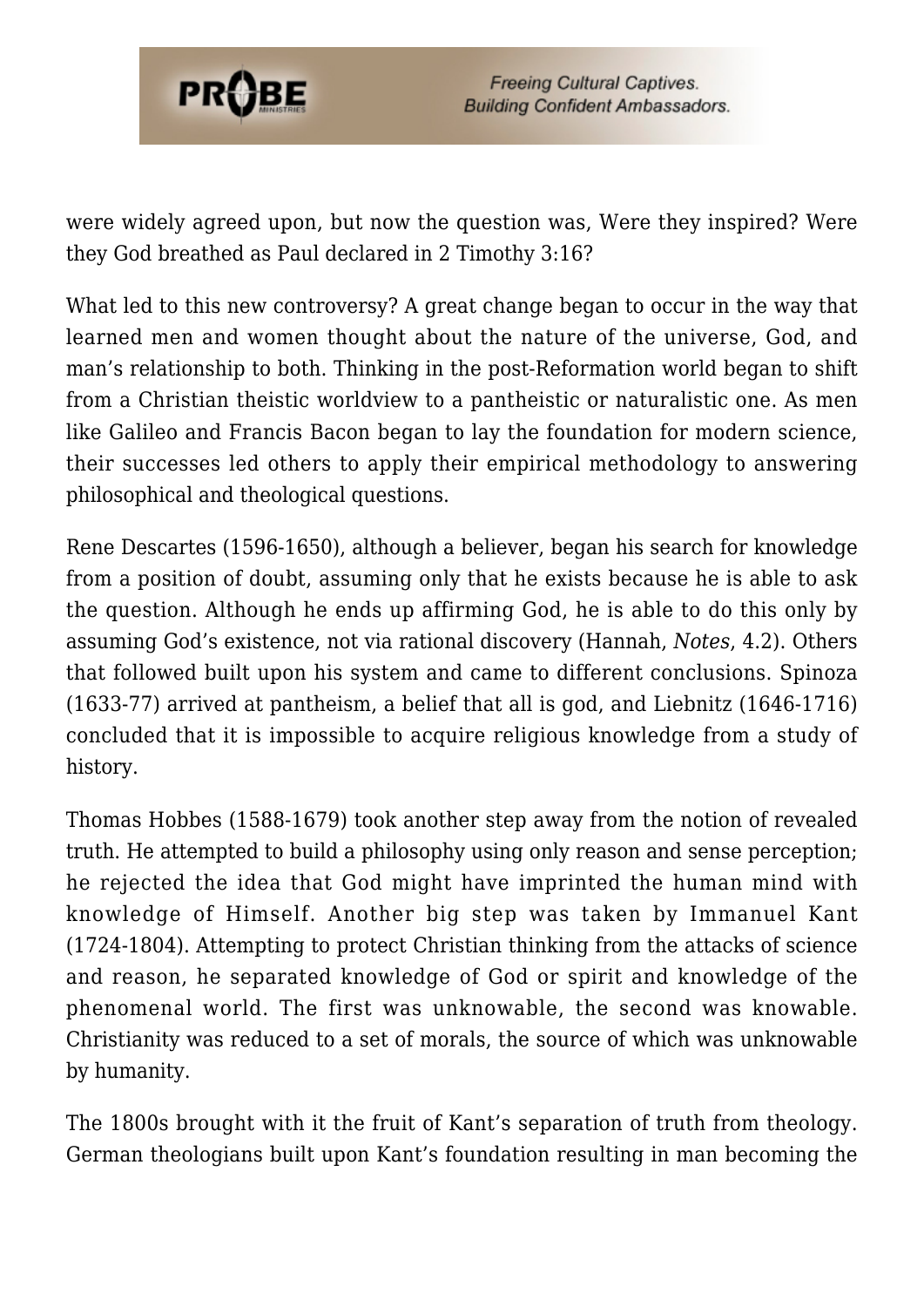

source of meaning and God fading into obscurity. Frederick Schleiermacher (1768-1834) replaced revelation with religious feeling, and salvation by grace with self-analysis. The Scriptures have authority over us only if we have a religious feeling about them first. The faith that leads to this religious feeling may come from a source completely independent of the Scriptures.

David Strauss (1808-74) completely breaks from the earlier high view of Scripture. He affirms a naturalistic worldview by denying the reality of a supernatural dimension. In his book, *Leben Jesu* ("The Life of Jesus"), he completely denies any supernatural events traditionally associated with Jesus and His apostles, and calls the Resurrection of Christ "nothing other than a myth" (Hannah, *Notes*, 4.5). Strauss goes on to claim that if Jesus had really spoken of Himself as the N.T. records, He must have been out of His mind. In the end, Strauss argues that the story we have of Christ is a fabrication constructed by the disciples who added to the life of Christ what they needed to in order for Him to become the Messiah. Strauss's work would be the foundation for numerous attacks on the accuracy and authenticity of the N.T. writers, and of the ongoing attempt, even today, to demythologize the text and find the so-called "real Jesus of history."

#### **What Now?**

As one reviews the unfolding story of how the Canon of Christian Scriptures has been formed and then interpreted, we can get a fairly accurate picture of the changes that have taken place in the thinking of Western civilization. Two thousand years ago men walked with Christ and experienced His deity first hand. God, through the Holy Spirit, led many of these men to compose an inspired account of their experiences which revealed to the following generations what God had done to save a fallen world. This text along with the notion of Apostolic succession was accepted as authoritative by the emerging Christian population, and would eventually come to dominate much of Western thought. In the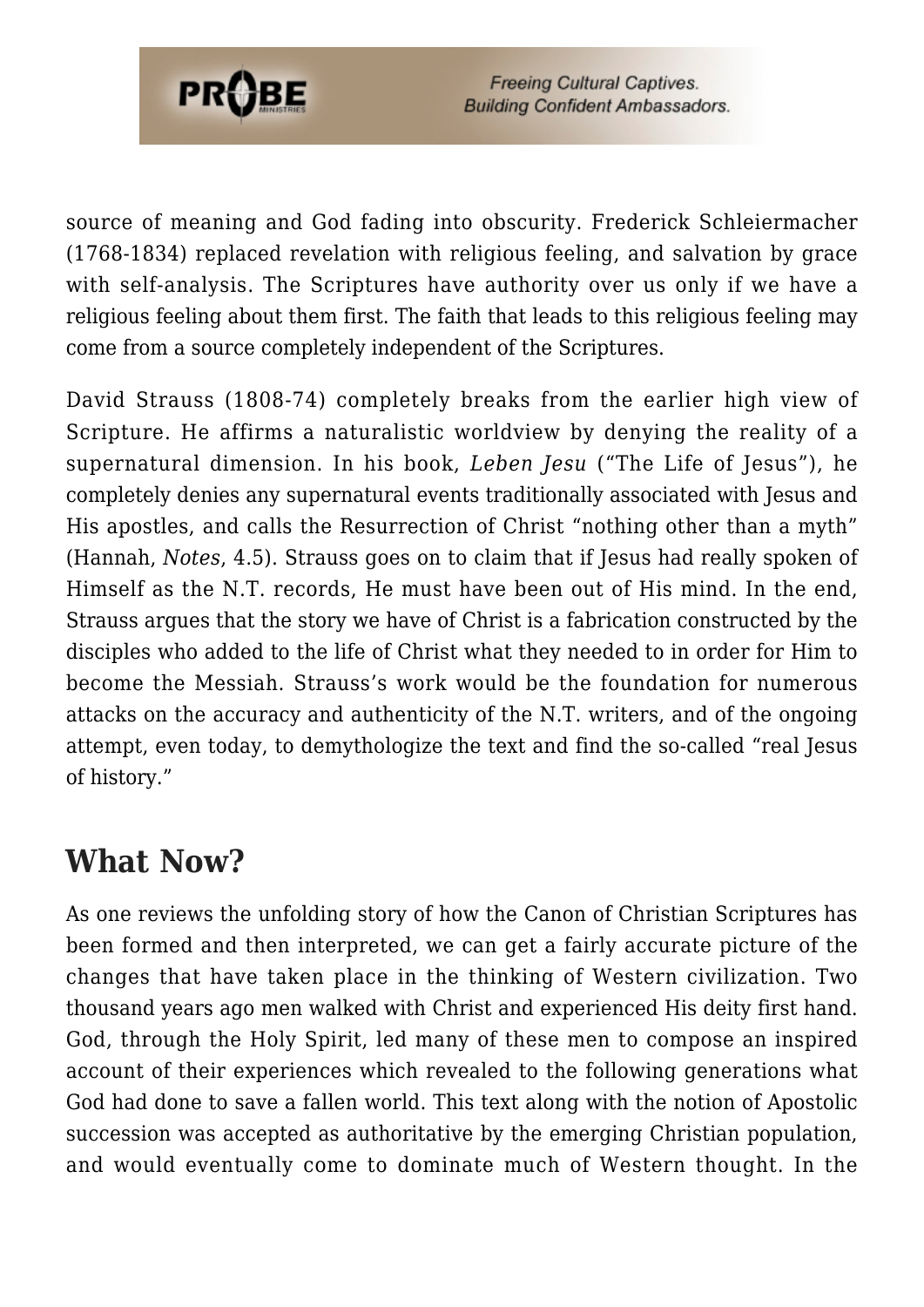

sixteenth century, the Reformation rejected the role of tradition, mainly the Roman Catholic Church, when it had begun to supersede the authority of Scripture. Later, the Enlightenment began the process of removing the possibility of revelation by elevating man's reason and limiting our knowledge to what science could acquire. This was the birth of Modernism, attempting to answer all the questions of life without God.

The wars and horrors of the twentieth century have crushed many thinkers' trust in mankind's ability to implement a neutral, detached scientific mind to our problems and its ability to determine truth. As a result, many have rejected modernism and the scientific mind and have embraced a postmodernist position which denies anyone's ability to be a neutral collector of truth, which might be true for everyone, everywhere. This has left us with individual experience and personal truth. Which really means that truth no longer exists. What does this mean for the theologian who has accepted the conclusions of postmodern thinking? One theologian writes, "At the present, however, there is no general agreement even as to what theology is, much less how to get on with the task of systematics. . . . We are, for the most part, uncertain even as to what the options are" (Robert H. King, *Christian Theology: An Introduction to Its Traditions and Tasks*, 1-2).

This same theologian argues that Christian theology can no longer rest upon metaphysics or history. In other words, neither man's attempt to explain the causes or nature of reality nor the historical record of any texts, including the Bible can give us a sure foundation for doing theology. We have the remarkable situation of modern theologians attempting to do theology without any knowledge of God and His dealings with His creation. It is not surprising that modern theologians are seeing Hare Krishna and Zen Buddhism, along with other Eastern traditions, as possibilities for integration with Christian thought or at least Christian ethics. These traditions are not rooted in historical events and often deny any basis in rational thinking, even to the point of questioning the reality of the self (King, *Christian Theology*, 27).